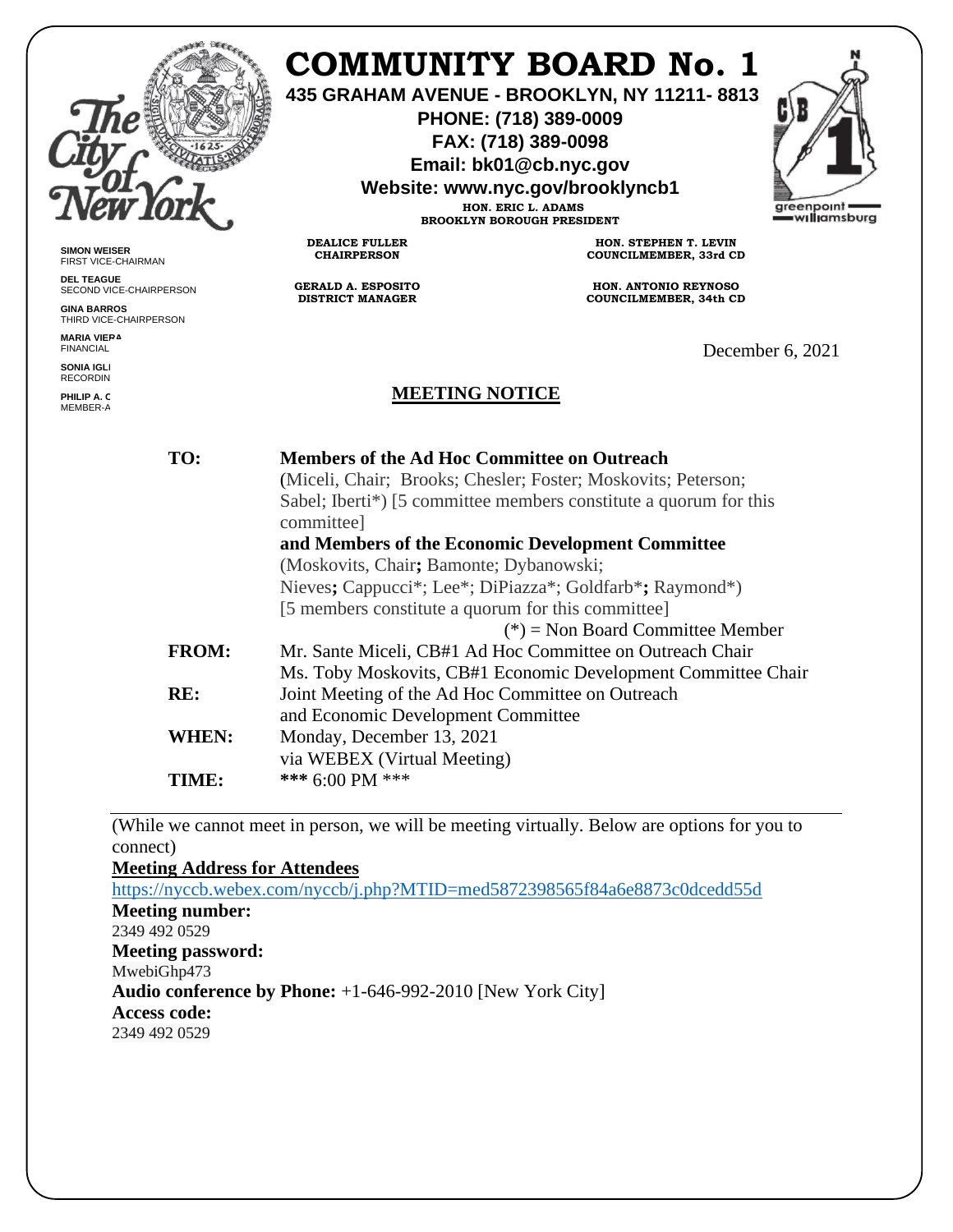## **AGENDA**

### **1. RETAIL DIVERSITY AND URBAN RESILIENCE: BUILDING A FRAMEWORK FOR RETAIL POLICY**

- NYC Neighborhoods like Greenpoint and Williamsburg function as retail venues and have provided a fundamental contribution to the building of the Brooklyn brand.
- What is the master plan for Williamsburg and Greenpoint ?
- How to create diverse urban landscapes that preserve neighborhood character.
- The impact of permanent Open Restaurant-Roadside Structures-Sidewalk cafes on local retail.

*Understanding the interactions between diverse retail activities and urban economic resilience with a primary focus on NYC neighborhoods. The social, economic, and environmental impacts of a prevailing entertainment industry (Bar, Restaurants, etc.) on existing diverse retail and urban systems and their sustainability have not been extensively or objectively discussed in the urban planning literature. However, the survival of retail diversity as a major land use, in a competitive, dynamic urban environment, has been discussed less.* 

*In particular, the adjustment of traditional small business retailers facing an influx of new Entertainment business eating and drinking venues is a timely issue. Recent data offers a wide range of examples, from their disappearance to their role in the successful revitalization, vitality and viability of city neighborhoods, and their increased economic resilience. At the same time, the number of Bars and Restaurants and Liquor License Applications has been increasing exponentially in NYC, and in particular in Williamsburg and Greenpoint, showing that these neighborhoods shopping corridors also need strategies for adaptation and change.* 

*We need to explore the issues and have policies that can restore altered urban dynamics in favor of traditional retailers and contributed to their resilience, identifies the role of the public sector in supporting city neighborhoods revitalization, and develop a framework for the effective integration of diverse retail planning into urban policy to enhance urban economic resilience.*

## **2. DURING-POST COVID SMALL BUSINESS RETAIL IN THE COMMUNITY-WHERE IT IS GOING**

The future of cities is rapidly taking shape with vast disruptions and *innovations prior to COVID-19 now accelerated mightily due to the pandemic. Where we live, what work looks like, and how we shop have all changed, a people-centered focus at the forefront is needed. A diversified Retail network – both online and brick-and-mortar – forms the foundation for local economies, our workforce and community main streets. COVID-19 has dramatically accelerated disruptions and innovations across the retail industry .*